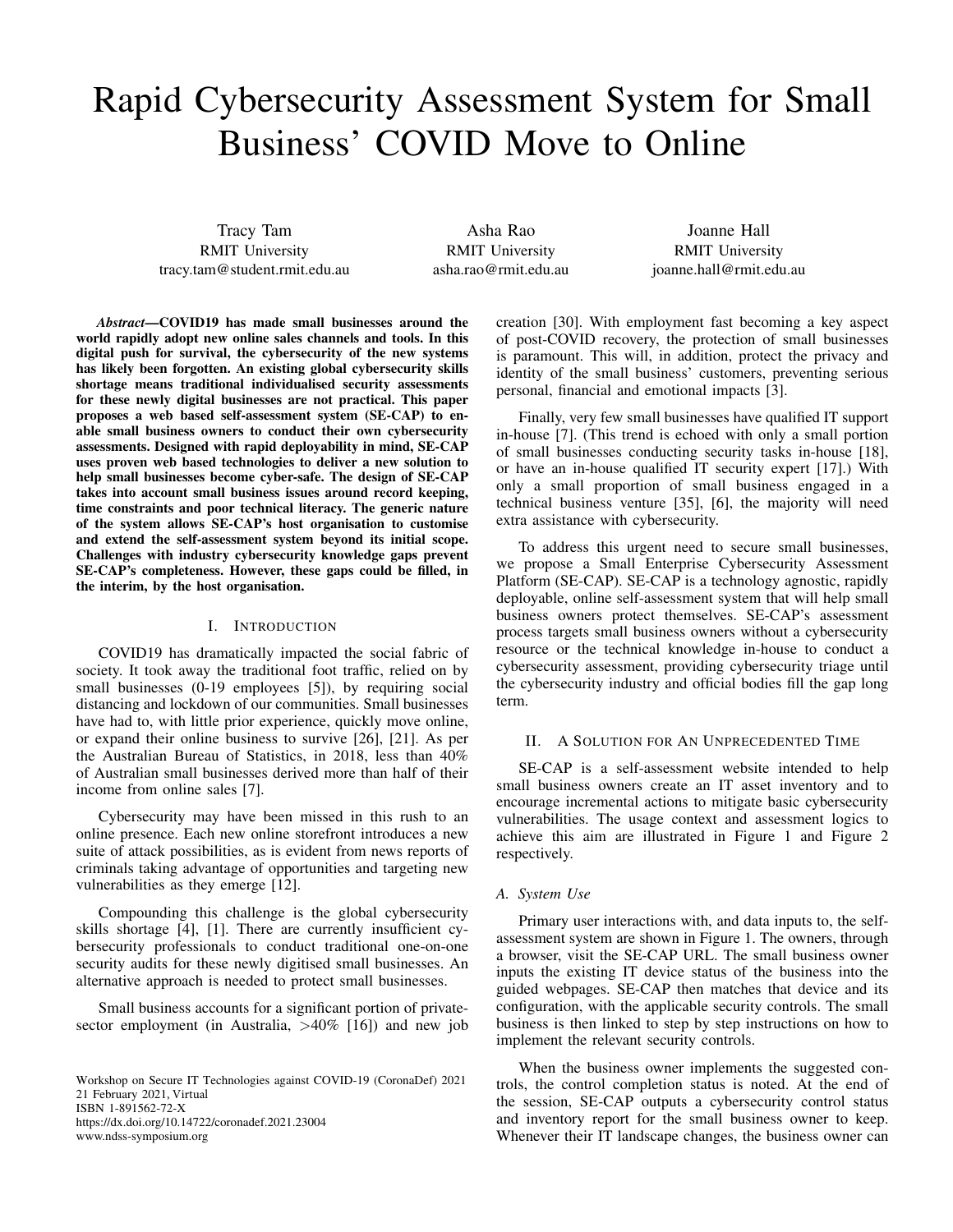

Fig. 1. SE-CAP User and Data Interactions Model. Business owners interact with the SE-CAP via the publicly available website, ingesting and exporting human readable text files. This interaction is repeated if the user needs to update a new inventory detail. At the backend, SE-CAP is supported by a database which contains the mapping between security controls, devices and instructions to secure devices. User and data interaction steps are described in section II-A.

re-visit SE-CAP, load the old report into the webpage and generate a new report by changing their answers.

Supporting the SE-CAP webpage content is an internal database. This database is populated with current mappings between device relationship and cybersecurity controls, and between cybersecurity controls and official instructions on how to execute the controls. An operator is also responsible for maintenance of the mappings via a management portal, allowing for out-of-date mappings to be updated.

#### *B. Small Business Design Factors*

The design of SE-CAP is based on the key small business factors given below:

- Webpage as delivery mechanism: The choice of a well-known technology pattern, a website, makes SE-CAP:
	- deployable by any host organisation with an interest in small business cybersecurity, including non-technical official bodies.
	- reachable by any small business owner who has access to a web browser.
- Target Audience: Non-technical small business owners. The majority of small business owners have no technical background or are unfamiliar with technology [7], [31].
- Target Devices: Common consumer-grade devices, rather than enterprise grade products. Many micro and small businesses use consumer-grade IT products and/or share private devices with their business [9], [2].
- Reuse Before New Advice: The default approach is to re-use any official industry step by step instructions

if available. This strategy avoids out of date advice and the overhead of a host organisation maintaining a separate set of instructions.

## *C. How Will the Self-Assessment Work?*

Central to SE-CAP is a set of questions that guides small business owners through the process of securing each asset. The logic of the assessment that the user sees is illustrated in Figure 2, and described below.

*1) Vetting Users:* Before starting, the SE-CAP website asks the small business owner (the user) simple questions around the business size and IT complexity. If the user is shown to require more sophisticated assistance beyond consumer-grade computer devices, i.e. beyond SE-CAP scope, they are advised to contact cybersecurity professionals.

Once the business is found to be in scope, SE-CAP prompts the user to take stock of the number and types of business devices, network connections and processes. The SE-CAP then delves deeper by asking questions around hardware, operating system and applications. Based on the device characteristics, the internal database will dynamically generate a list of cybersecurity actions that are relevant. The cybersecurity control recommendations are based on existing cybersecurity industry standards; further discussion is in Section II-E.

*2) Individual Devices - One at a Time:* Each list of cybersecurity control actions is tied to a specific business device/process. For example, a device should have updates applied regularly. If the user states a computer is running on Windows, they are reminded to turn on automatic updates OR schedule a regular task each week to perform the update for that device. Instructions on how to perform the actions are linked to external official instruction sites. In this example, the instruction will link to Microsoft's official help site on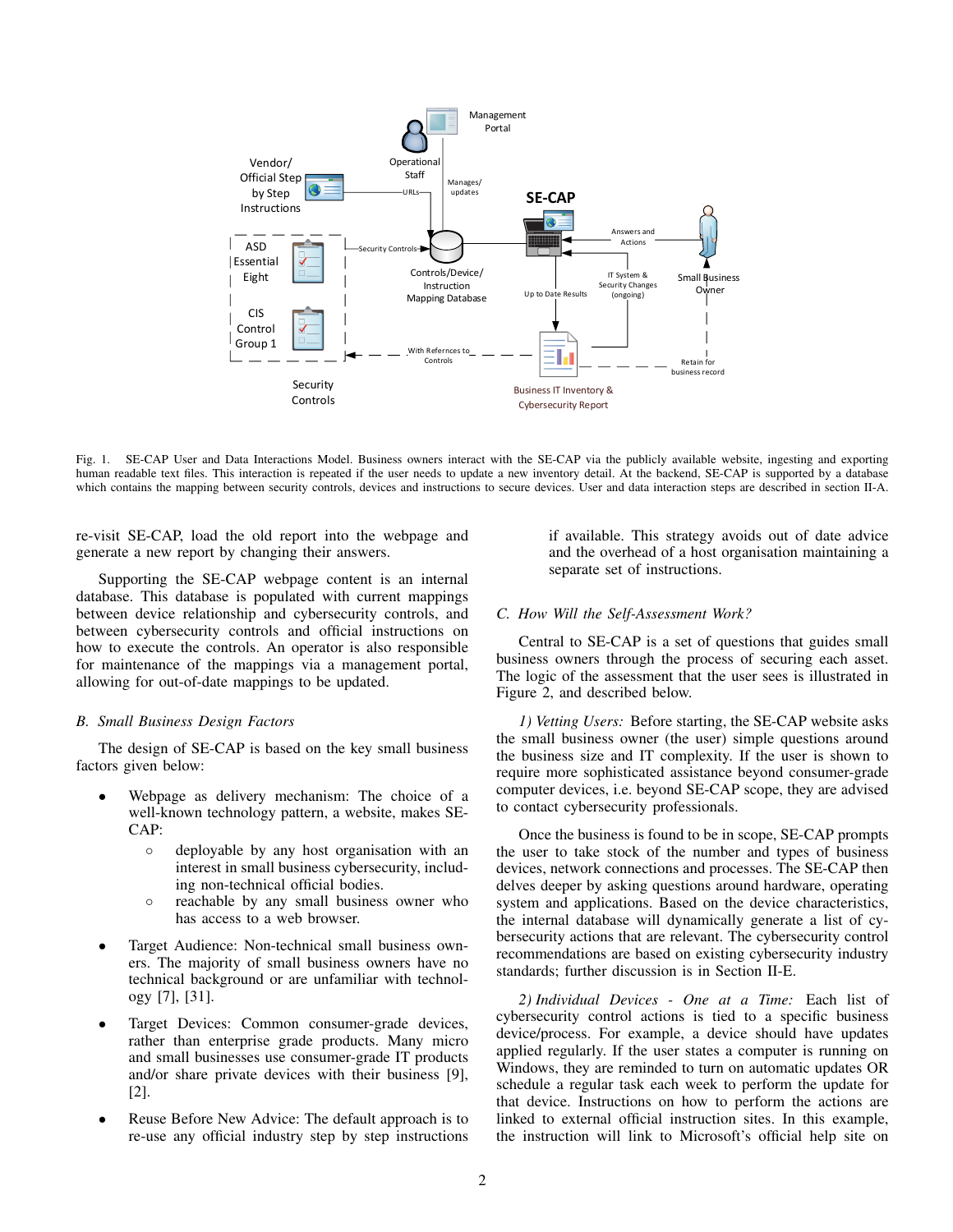

Fig. 2. Logic Flow of SE-CAP Questions for End Users: SE-CAP will first vet users for their suitability to use SE-CAP. Then SE-CAP collects information for the IT devices inventory. Collected device characteristics are used to display relevant instructions that helps users meet security controls from ASD Essential Eights and CIS Controls. The result of the process can be updated, paused and resumed via user save text/pdf reports. For detail description, see Section II-C

how to turn on automatic updates and/or apply updates manually. If the business operates a second Windows device, the information will be presented again for the second device. The repetition of advice for each device provides step by step clarity and focus for end users, and prevents logic jumps that may leave devices un-actioned.

*3) Keeping Track:* As the user completes each action, they are invited to note it in SE-CAP. They are given the options to skip actions at any time, e.g. enabling multi-factor authentication (MFA), for usability. Skipping allows scenarios where the device/action can't be completed immediately (e.g. a business is waiting for a software vendor's instructions on how to enable MFA). The lack of action will be noted in the output, and users will be reminded of the action(s) still to be completed when the process is resumed.

The relevant industry standard controls completed are noted in the output file, as the user goes through each section. This tracking facilitates a traceability of the effort that the business owner has invested into the process, thus providing a clear feedback loop [24] showing that their actions do have an impact on their vulnerability profile.

*4) Pause Anytime:* Users can pause and save via a local file export in a human-readable file, e.g. text, pdf etc, at any stage. When they are ready to resume the process, the same file is re-ingested into the website for editing. This record serves 2 main purposes:

- A saved file that a user can resume at a later stage.
- A business' IT inventory record and the cybersecurity state at a point in time. Both of these provide valuable information in future cybersecurity activities for internal and external stakeholders e.g. cybersecurity professionals.

This import/export function also allows business owners to easily update their existing inventory and security controls list.

*5) A Continuous Process:* Ideally, small business owners will complete SE-CAP in short sessions over multiple weeks. There are no limitations on the number of times and the length of time small business owners should spend on SE-CAP each time, allowing for flexibilities. For example, John, a small business owner, has a small window of time each Monday morning as he waits for a meeting to begin. John spends 15 minutes on SE-CAP and saves and resumes his progress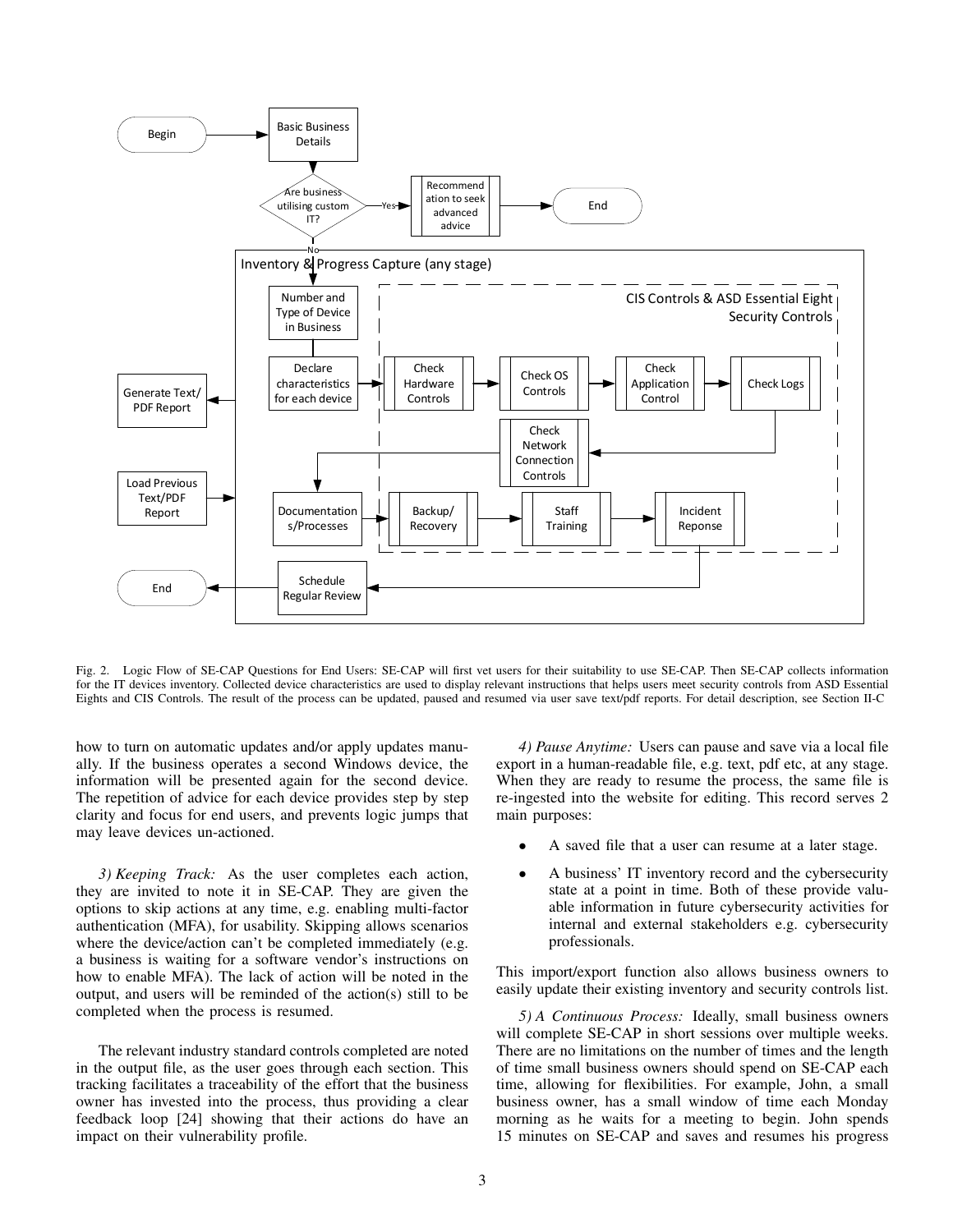over many weekly 15 minute sessions. Jane, on the other hand, suddenly had a 2 day training course cancelled. Jane can work through SE-CAP during those 2 days, exporting and resuming at the end of each day. In this case, SE-CAP would encourage Jane to schedule time slots in her calendar to revisit her answers.

The potential benefit of a repeated interaction model between SE-CAP and the user is the creation of an ongoing relationship and awareness of cybersecurity inside their business.

# *D. The Benefits of Self Assessment*

SE-CAP's self-assessment model takes the opposite approach to the current cybersecurity industry model of individualised assessment. Self-assessment is a model that government and industry bodies have used to provide advice for other aspects of running a business e.g. licensing [11], food labeling [20] etc. A self-help approach is a valid strategy for small businesses, with the Australian Business Licensing Information Service (ABLIS) [11] (which connects business owners to disparate existing local licensing requirements and bodies) recording over 200,000 searches in the 2018-19 financial year [10].

SE-CAP's self-assessment deliberately places the tools within the hands of the business owner rather than the cybersecurity professional. The 2 main drivers for the self-assessment recommendations are:

- The reality that a cybersecurity professional is out of reach for small businesses, financially and logistically.
- The creation of a sense of self-efficacy and ownership of the security of their IT systems amongst small business owners.

The drive to raise self-efficacy is founded on established Protection Motivation Theory (PMT) research [27]; humans are more likely to take action to protect themselves if they feel that actions they take can lead to an effective outcome. Public health campaigns have successfully used PMT theories to promote individual actions for self protection [19] and information security is now starting to do the same [37], [25].

In SE-CAP, we promote self-efficacy by formulating questions based on IT concepts (i.e. devices) that small business owners are familiar with, thus clarifying the control that the small business has. The process further de-mystifies cybersecurity measures by linking the controls to tangible devices, thus increasing a sense of control and familiarity [27]. Encouraging protective behaviours encourages good cybersecurity habits from the small business owner themselves.

SE-CAP works well in a "working from home" scenario, as necessitated by COVID-19 restrictions in some countires. Work from home introduces the complexity of a delicate balance between privacy and thoroughness that many businesses of various sizes are working through.

By asking each employee to perform SE-CAP individually and reporting back on their level of compliance gives business owners the assurance that a certain level of security has been followed, while leaving the details of the employee's home IT setup relatively private.



Fig. 3. Self Assessment System Reference Architecture: SE-CAP reference architecture contains only a handful of generic components. The main architecture blocks include web application, database, URL, internet and an internet enabled user device. These architecture blocks can be implemented using a variety of widely available technologies. See Section III for further details.

#### *E. The Security Controls*

The questions, the actions, and how these are presented hold the key to the usability of SE-CAP. To this end, the questionnaire in SE-CAP centers on language and objects that users are familiar with: device, Internet connection and business processes. The value of SE-CAP is in relating everyday business concepts back to established cybersecurity standards in a meaningful and measurable way.

The questions and control actions are initially based on two established cybersecurity standards: CIS Control [13] and the Australian Signal Directorate's (ASD) Essential Eight [8]. These standards are chosen for:

- Device centric approach,
- Incremental process starting from small actions,
- Traceability and clear migration path into a comprehensive security standard.

A clear migration path to a comprehensive standard is critical to a business' journey, as cybersecurity readiness is a continuous process. These 2 standards provide a path, when the need arises, to further develop a small business' security posture.

CIS Control and ASD Essential Eight's control points are separated into device, network connections and process categories for SE-CAP. In SE-CAP the control points do not follow the sequence given in either standard, as neither standard claims any strict order dependency. When the output document is exported, the user is shown a list of control points that have been fulfilled and not fulfilled from each standard.

## III. SYSTEM ARCHITECTURE

SE-CAP intentionally uses generic web technologies to increase a host organisation's ability to deploy and maintain. SE-CAP's reference architecture as described in Figure 3.

SE-CAP can be developed in any programming language that supports client-side data, server-side database, web-forms and basic logic. At a high level, SE-CAP is a web application attached to a database. This web application is made available,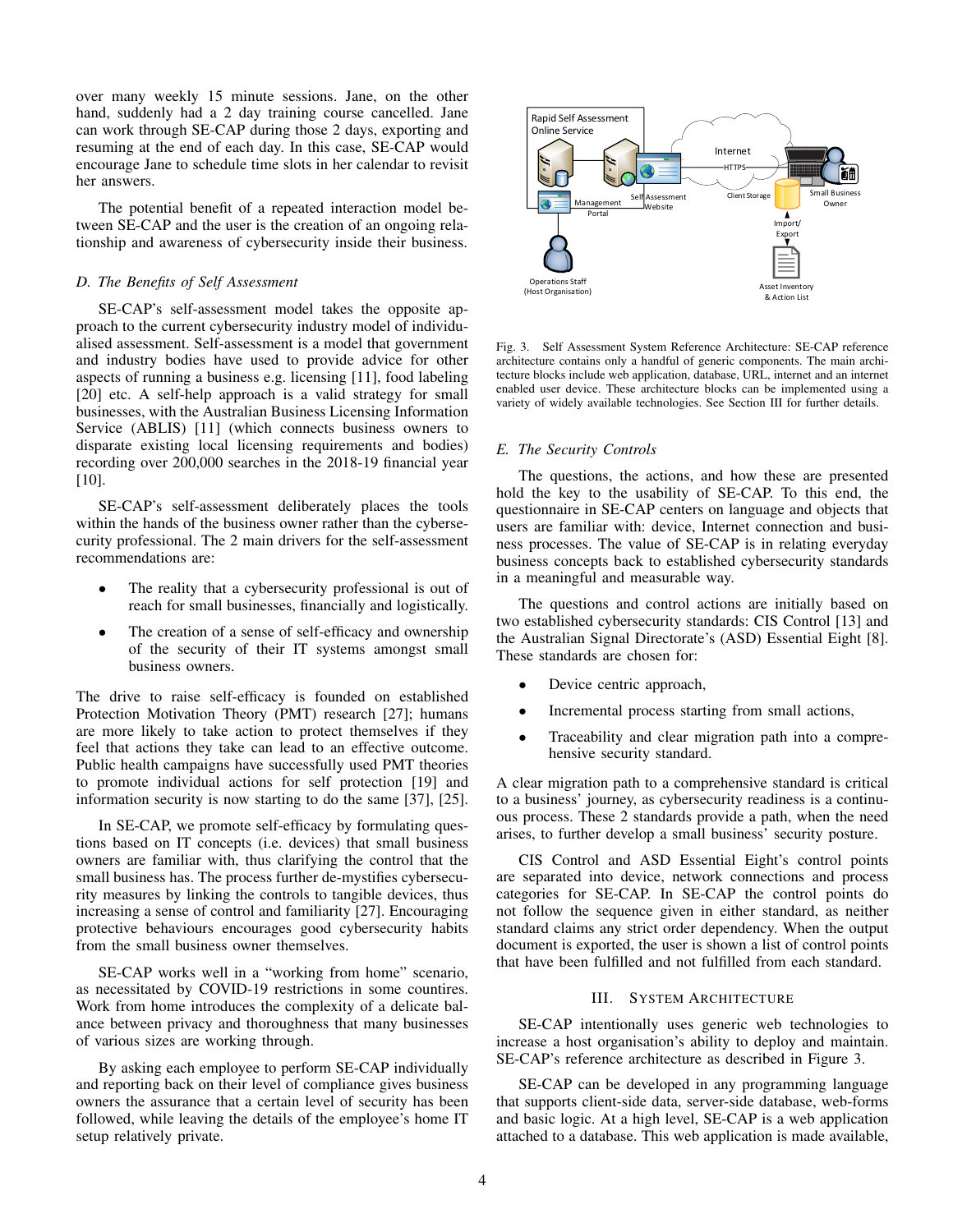via web front-end servers, to the Internet. End user access is via an advertised URL (over HTTPs for secure data carriage).

Generic assessment information is served from the server to the client to enable the display of pages. The bulk of the business specific data, i.e. what the user inputs, are confined to the client-side for security purposes.

Note that the precise technology to employ will depend on the technology stack and capability of the host organisation. All mentions of specific technologies are merely an example, and the best option must be chosen to suit the target hosting environments.

## *A. Client Side Technology*

One noted architectural difference between SE-CAP and a common website is the heavy reliance on client-side storage. The client data storage serves as additional privacy protection, in addition to the HTTPs connectivity, to minimise transit of sensitive business data over unsecured networks. This also minimises the sensitive data to be stored and dealt with by the server. All persistent data is stored on the client-side only, see Figure 4. The persistent client data gets exported as a local file that the small business owner retains.

The client-side storage of data, using technology such as IndexedDB [36], Cache Storage API [28] etc, prevents transmission of sensitive data across potentially untrusted network connections. The information sent from server to client is at a high level and does not include precise details of business specific devices/processes.

The implementation of a client-side heavy design is an unconventional architectural decision, which has associated challenges that will be discussed in Section IV-A.

# *B. Inventory/Progress File*

The data saving mechanism as an output of the selfassessment is intended to be a record for the small business. This is provided in the form of client-side text file export libraries e.g. jsPDF [29]. The client-side libraries are recommended to address the data storage and security risks associated. At no stage are the servers expected to process or save the data that business owners input.

Regardless of implementation technology, the import/export files must:

- Be human readable, serving both as a saved file and a business record,
- Contain progress of questions, actions and references completed and outstanding,
- Contain referenced security controls that have been marked as completed.

By serving multiple purposes, SE-CAP allows for easier maintenance and a smaller footprint.

# *C. Management Portal*

Another important aspect of SE-CAP is the management interface of the database. This allows the database to be updated with changes to any aspects of the security controls and associated data. The changes will then allow the latest external references to be presented to small business owners, ensuring ongoing relevance of the advice. The rapidly changing nature of IT and cybersecurity means that a dedicated management portal on SE-CAP for the operational staff to change this information is required. Requiring code update on the website to change minor details such as links is not practicable for the long term viability of SE-CAP.

# *D. Real (or Near Real) Time Support*

To further increase the self-efficacy of the user, optional live support functions can be deployed using many existing technologies, ranging from live chats, peer support forums to ticket based systems. While not a core function, the ability to assist users would be beneficial in both helping users and being able to receive feedback on how SE-CAP can be improved. Existing psychological theory [33] points to the role that supportive relationships can play in changing behaviour. For many business owners, especially non-technical users who may be undertaking cyber-security audits for the first time, this support can provide the encouragement to persist with this exerecise.

The choice of technology used to provide support to users will depend upon existing norm and conventions, within the host organisation.

#### IV. CHALLENGES OF SELF-ASSESSMENT SYSTEM

Despite technical flexibility and reuse of proven web technology, there are challenges to implementing SE-CAP. Some of these can be solved by an investment in architectural design and integration efforts. There are also several non-technical considerations that need further investigation.

## *A. Client Emphasis*

Due to the unusual architecture of relying heavily on clientside web browser execution in both logic and data of SE-CAP, some features of server-side processing are not available. When deploying this solution, host organisations must consider the following aspects:

- Performance The use of client-side logic places significant processing workload on the client-side browser. Depending on the expected computing power that the small business users are likely to have, a rebalancing between the amount of client-side processing and confidentiality of data may be required. It may be necessary to place certain business sensitive data back onto the server-side to alleviate client computing load.
- Data Validation An advantage of server-side storage of data is the ability of the server to validate data passed in by a client. As server-side data validation is not possible in this solution, developers of the platform need to be mindful of the increased likelihood of faulty inputs from the client side and develop the system to handle and secure against these scenarios.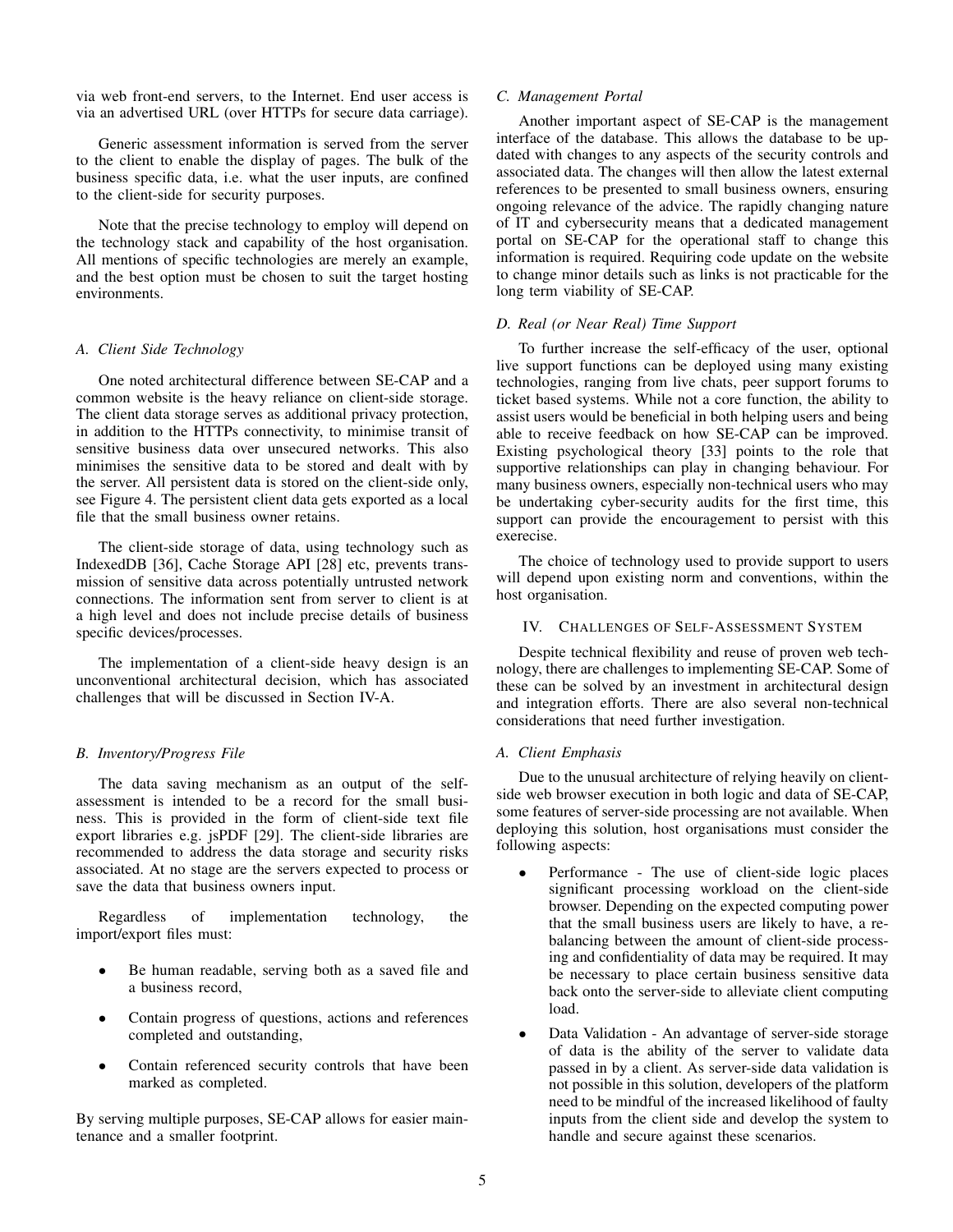

Fig. 4. High Level Server vs Client Data Storage and Data Interactions at a Software Level: The sensitive business data, in the ideal architecture, never leaves the client machine. Blocks of generic question are sent from the server, and processed on the client side for display. See Section 4 for further details.

#### *B. Usability for Small Business Owners*

The ability to use SE-CAP largely depends on small business owners being able to understand and answer the questions on their own. To enable this, all user related aspects of the system must be carefully crafted in language and functions familiar to a non-technical audience. While it is expedient to use the language within each relevant cybersecurity standard, this language is not understood by all business owners [9]. As an example, to address CIS Control 1.6 [13], SE-CAP can ask questions around whether there are any strange computers or phones in their router list of connections, rather than framing questions in terms of "unauthorised assets" as described in the control. At a terminology level, usability can also be enhanced by using specific terms such as "phone", "internet router", "laptop" etc. in place of an industry (but technically correct) term such as "device". A non-technical user is not likely to understand the underlying assumption that "device" encompass a variety of types of equipment.

The legibility of the language used is vitally important, as the primary audience of SE-CAP is unlikely to have the technical training or experience that cyber-security professionals have. At a practical level, one way of supporting the empowerment of small business owners is to conduct user experience design activities to ensure the appropriateness of the language used.

## *C. Gaps Between & In Cybersecurity Standards*

Most cybersecurity standards do not cover all aspects of cybersecurity practices at a day to day level. One notable gap is around incident response: the actions required to be taken once a breach has occurred. Most advice has centred around prevention. Post-breach help in varied degrees that has been set up by governments worldwide [22], [23], mostly targets private individuals. Current advice is far from useful for small businesses, despite a small business' intertwined relationship with their owners. Our analysis for this solution proposal has identified a significant lack of official small business cybersecurity incident response measures.

Incident response advice needs to be included as part of SE-CAP. In the interim, the host organisation of SE-CAP, with a specific audience in mind, will be best placed to put together that advice. This custom advice is a short term remediation until a long term industry approach is developed.

Other gaps may be discovered within the standards during detailed security control and question mapping activities. Knowledge gaps will need to be filled by SE-CAP's host organisation on a case by case basis until a coordinated industry approach is found.

## *D. Legal Considerations*

Due to the advisory nature of SE-CAP, its legal status will change depending upon SE-CAP's host entity. A few points which should be considered, from the host organisation's perspective are:

- Regulatory framework for business advice,
- Existing local laws around cyber crimes,
- Existing local processes and support around cyber crimes/identity theft,
- Host's relationship with the small business owner,
- Any specific industry regulations.

# *E. Host Organisation*

In recent years, cyber-security has been debated in many contexts [34], [15] as a public good. Countries like Singapore now treat the cyber-security of its community similar to basics such as sanitation and product safety [14]. Cyber-security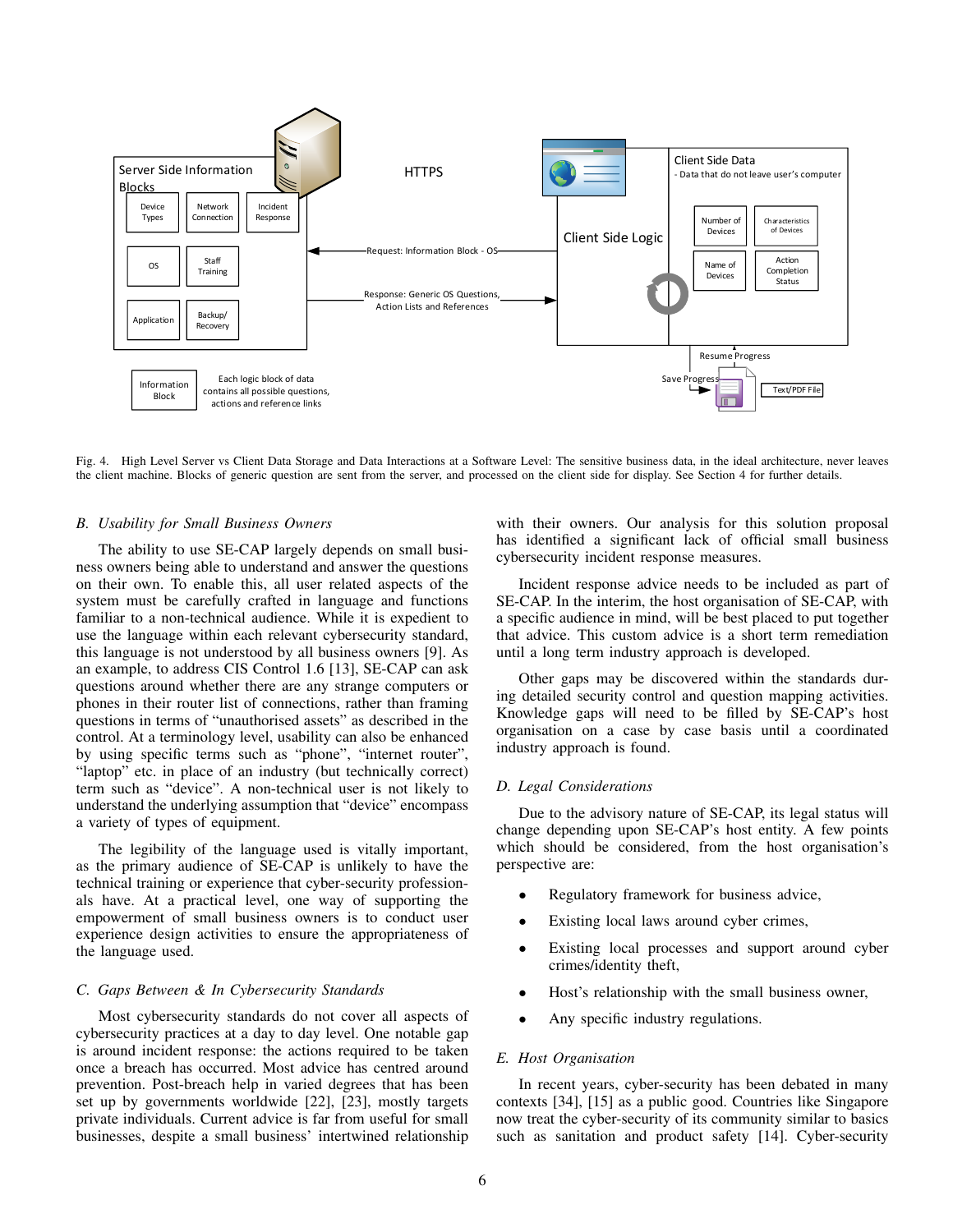can no longer be considered a purely private good from an economic point of view. The support of small business cybersecurity protects not just the small business owners, but also the data and identities of their customers and any associated entities.

As a tool that enables the delivery of a collective cybersecurity good, it is imperative to recognise that there are multiple candidate host organisation(s) suitable for the hosting of SE-CAP, e.g. government deparments, industry associations or statutory bodies. Other than a host that can supply the technical resource and management requirements already discussed thus far, considerations from the perpective of best arranagement to provide cyber-security as a common/public service needs to be further studied. It is a topic that can greatly benefit from the learnings and lessons from the field of collective good/services policies [32].

# V. EXTENDIBILITY

SE-CAP can be expanded with the inclusion of further cybersecurity standards and specialisations. A particular industry may choose to add industry-specific questions and controls upon this base. By starting with the universal building blocks of cybersecurity in the users and IT devices, the data and question model can be extended to suit niche or specialised situations.

### VI. CONCLUSION

We have proposed SE-CAP to deal with the current surge in small business online activities due to COVID19. A distributed and self-help system has the best chance of reaching a large audience due to the current lack of cybersecurity expertise and resources. By making cybersecurity approachable and achievable for even the least technical of business owners, SE-CAP has the potential to lift the cybersecurity posture of the small business cohort. The incremental improvement in security posture will benefit both small businesses and the cybersecurity industry, by limiting the number of "easy" targets that criminals can exploit. The limiting of the number of targets will eventually allow more focused investigation by law enforcement, and as a result better legal remediation potential for victims.

#### ACKNOWLEDGMENT

This research is supported by an Australian Government Research Training Program (RTP) Scholarship.

#### **REFERENCES**

- [1] R. J. Ackerman, "The Cyber Skills Shortage Continues to Balloon – and Think Tanks Aren't Helping," 2019. [Online]. Available: https://www.rsaconference.com/industry-topics/blog/the-cyberskills-shortage-continues-to-balloon-and-think-tanks-arent-helping
- [2] D. Almubayedh, M. A. Khalis, G. Alazman, M. Alabdali, R. Al-Refai, and N. Nagy, "Security Related Issues in Saudi Arabia Small Organizations: A Saudi Case Study," *21st Saudi Comput. Soc. Natl. Comput. Conf. NCC 2018*, pp. 1–6, 2018.
- [3] D. Armstrong, "I Lost My Identity to a Fraudster, and It Took Six Years to Clean Up the Mess," Aug. 2019. [Online]. Available: https://www.bloomberg.com/news/articles/2019-08-12/i-lost-myidentity-to-a-fraudster-and-it-took-six-years-to-clean-up-the-mess
- [4] AustCyber, "Australia's Cyber Security Sector Competitiveness Plan 2019 Update," 2019. [Online]. Available: https://www.austcyber.com/ resource/australias-cyber-security-sector-competitiveness-plan-2019
- [5] Australian Bureau of Statistics, "1321.0 Small Business in Australia, 2001," 2001. [Online]. Available: https://www.abs.gov.au/ausstats/ abs@.nsf/mf/1321.0
- [6] ——, "8165.0 Counts of Australian Businesses, including Entries and Exits, June 2014 to June 2018," 2019. [Online]. Available: https://www.abs.gov.au/AUSSTATS/abs@.nsf/DetailsPage/ 8165.0June2014toJune2018?OpenDocument
- [7] ——, "8167 Selected Characteristics of Australian Business," 2019. [Online]. Available: https: [Online]. Available: https: //www.abs.gov.au/AUSSTATS/abs@.nsf/allprimarymainfeatures/ C575766838376FA0CA2573E1000E3F2F?opendocument
- [8] Australian Cyber Security Centre, "Australian Signal Directorate Essential Eight Maturity Model," pp. 1–2, 2019. [Online]. Available: https://www.cyber.gov.au/node/100https: //www.cyber.gov.au/publications/essential-eight-explained
- [9] ——, "Supporting Small Businesses The ACSC Small Business Cyber Security Guide and Companion Materials," Australian Cyber Security Centre, Tech. Rep., 2019.
- [10] Australian Government, "ABLIS Analytics Dashboard," 2020. [Online]. Available: https://ablis.business.gov.au/reports
- [11] ——, "Australian Business Licence and Information Service," 2020. [Online]. Available: https://ablis.business.gov.au/
- [12] Australian Signals Directorate- Government of Australia, "Threat Update: COVID-19 malicious cyber tralian Cyber Security Centre, Tech. Rep., 2020. [Online]. Available: https://www.cyber.gov.au/threats/threat-update-covid-19 malicious-cyber-activity-20-apr-2020
- [13] Center for Internet Security, "CIS Controls," Center for Internet Security, Tech. Rep., 2019. [Online]. Available: www.cisecurity.org/ controls/
- [14] Cyber Security Agency of Singapore, "Our Organisation," 2020. [Online]. Available: https://www.csa.gov.sg/who-we-are/our-organisation
- [15] Danilo D'Elia, "The Economics of Cybersecurity: From the Public Good to the Revenge of the Industry," in *Lect. Notes Comput. Sci. (including Subser. Lect. Notes Artif. Intell. Lect. Notes Bioinformatics)*, 2016, vol. 9588, pp. 3–15.
- [16] Department of Parliamentary Services, "Small business sector contribution to the Australian economy," 2018. [Online]. Available: https://parlinfo.aph.gov.au/parlInfo/download/library/prspub/ 6272043/upload binary/6272043.pdf
- [17] V. Dimopoulos, S. Furnell, M. Jennex, and I. Kritharas, "Approaches to IT Security in Small and Medium Enterprises," in *Proc. 2nd Aust. Inf. Secur. Manag. Conf. Secur. Futur. Perth, West. Aust. Novemb. 26th, 2004*, 2004, pp. 73–82. [Online]. Available: https://www.researchgate.net/publication/221148270 Approaches\_to\_IT\_Security\_in\_Small\_and\_Medium\_Enterprises
- [18] Eurostat, "ICT security in enterprises," 2020. [Online]. Available: https://ec.europa.eu/eurostat/statistics-explained/pdfscache/9132.pdf
- [19] D. L. Floyd, S. Prentice-Dunn, and R. w. Rogers, "A Meta-Analysis of Research on Protection Motivation Theory," *J. Appl. Soc. Psychol.*, vol. 30, no. 2, pp. 407–429, 2000.
- [20] Food Standards Australia New Zealand, "Nutrition Panel Calculator," 2019. [Online]. Available: https://www.foodstandards.gov.au/industry/ npc/Pages/Nutrition-Panel-Calculator-introduction.aspx
- [21] N. Gallagher, "One of KC's best craft cocktail bars adapts with bottled drinks and kits during coronavirus quarantine," *Kansas City Mag.*, Mar. 2020. [Online]. Available: https://www.kansascitymag.com/ cocktail-hour-during-coronavirus-outbreak/
- [22] IDCare, "IDCare," 2019. [Online]. Available: https://www.idcare.org
- [23] JND Legal Administration, "Equifax Data Breach Settlement," 2020. [Online]. Available: https://www.equifaxbreachsettlement.com/ en/amend
- [24] K. A. Karl, A. M. O'Leary-Kelly, and J. J. Martocchio, "The Impact of Feedback and Self-Efficacy on Performance in Training," *J. Organ. Behav.*, vol. 14, no. 4, pp. 379–394, 1993.